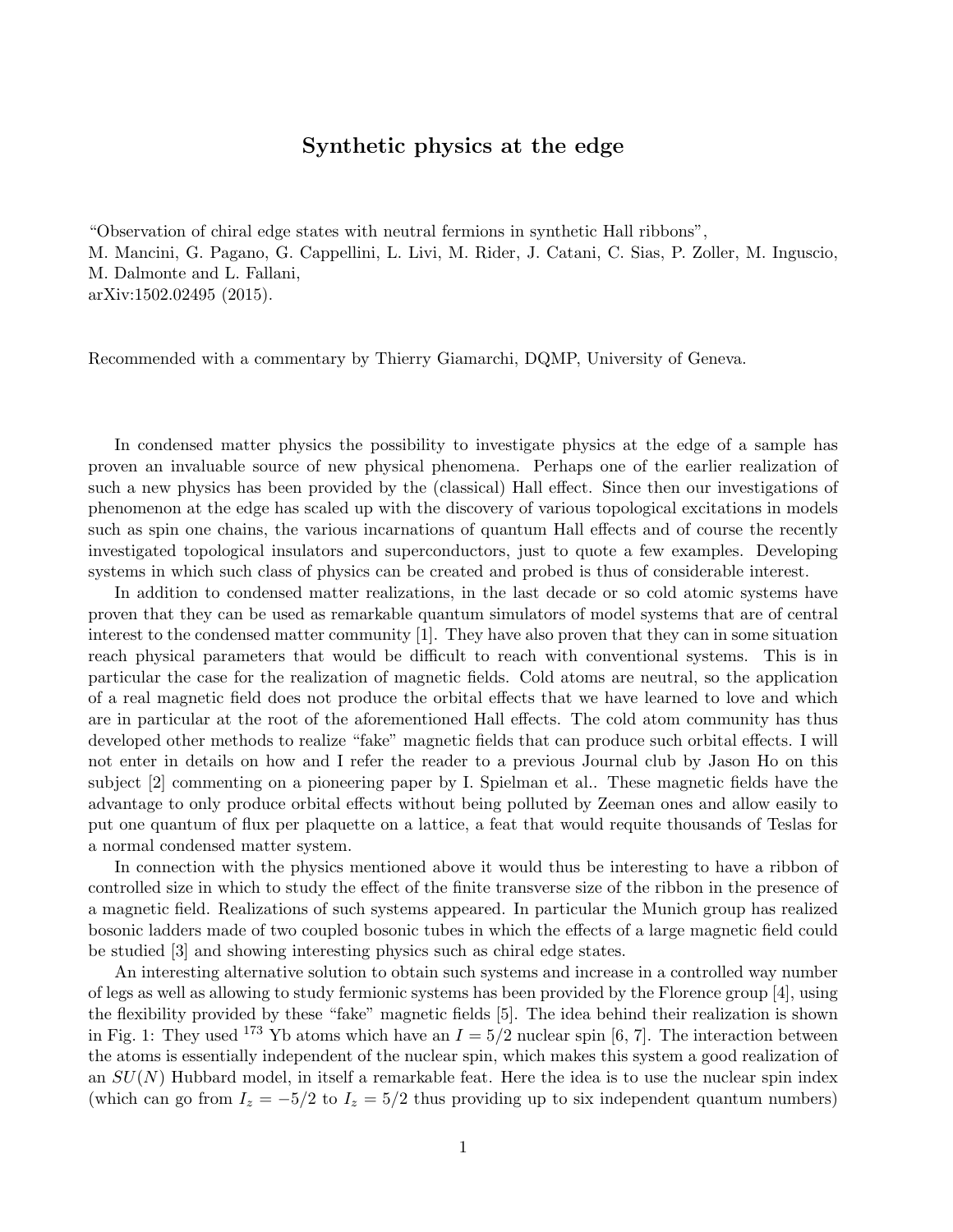

Figure 1: A "fake" ribbon under "magnetic field" with perfectly well defined edges can be realized by using an internal degree of freedom as an extra dimension. a) the realization of a three leg ladder with <sup>173</sup> Yb; b) a sketch of the Raman processes that allow the internal degree of freedom to change, mimicking a transverse hopping in a tight binding model. The phase imprinted by the Raman process is similar to what a gauge field corresponding to an external magnetic field would produce for charged particles. (From [4]

as the chain index. The internal degree of freedom, thus becomes a "fake" (more professionally called "synethetic") dimension. This allows for a realization of extremely well "laterally" defined ribbons with extremely "sharp" "edges". An example is shown in Fig. 1 where a three legs ribbon using  $I_z = -5/2, -1/2, 3/2$  has been used. In order to mimic the transverse hopping and the presence of a "magnetic field", Raman transitions are used between the states with different nuclear spins (see Fig. 1). The phase imprinted in the transition is similar to the one that the vector potential associated to a magnetic field would produce. The system is thus perfectly equivalent to a three leg ladder with a (potentially very large) magnetic field. By choosing the Raman transitions one can modulate at will the number of legs in the ladder and the paper considers both two and three leg ladders.

This remarkable system allows thus to study various aspects of the physics of edge states in systems with magnetic fields using the flexibility and possibility that cold atoms offer. For example measuring the momentum distribution  $n_{I_z}(k)$  for a given nuclear spin value gives directly the momentum distribution on each "leg" of the ladder. Both in two and three legs this allows to see the presence of a chiral edge state in a similar fashion to what happened for the bosonic ladder [3].

More interestingly the possibility to monitor the internal degree of freedom allows a "spatial" resolution in a way similar than the one an STM could provide in the condensed matter context, but with the additional possibility to measure position or momentum. For example a system prepared in a given state e.g.  $I_z = -5/2$  (thus with particles at on of the "edges"), in which the Raman coupling is switched on suddenly, exhibits oscillations of  $I<sub>z</sub>$  with time which can be interpreted as the cyclotron orbits (see Fig. 4 of [4]). Both momentum and position can be measured (of course in different measurements !) showing clearly the semicircle "trajectories" of a particle bouncing back on